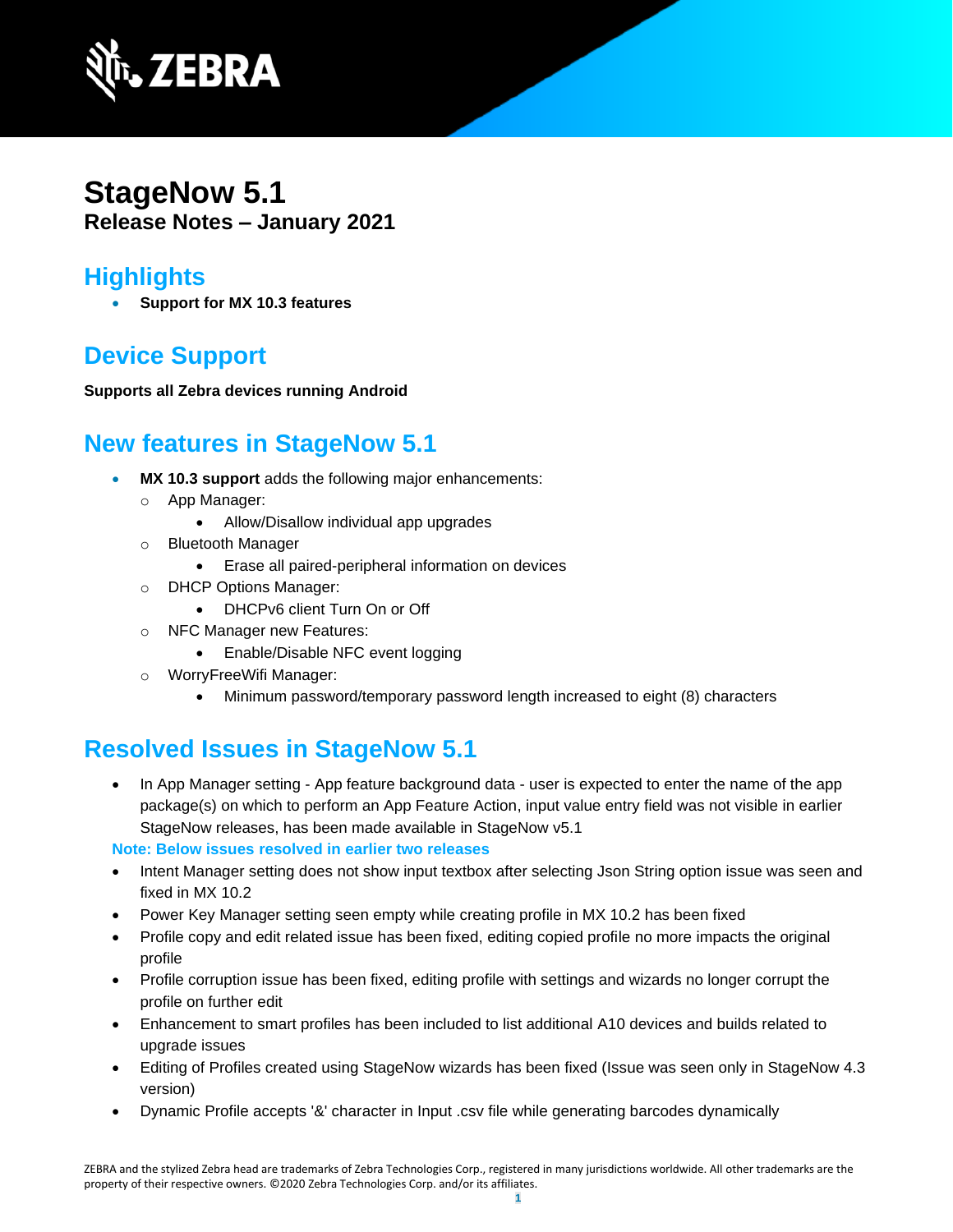

- StageNow can now be used on workstations with users other than the "Admin" Note: The Trusted Staging feature is not available for non-admin users
- Intent manager (in MX) now supports EMM enrollment using Google's CloudDPC client

# **Usage Notes**

The following versions of StageNow can be upgraded to StageNow v5.1:

- 1. StageNow v5.0.2
- 2. StageNow v4.3

### **Known Issues**

- A10 smart profile updates will not work if already downloaded using StagenNow v5.0.1 once upgraded to v5.0.2. TO REMEDY: Delete the older respective xml files for those builds from \AppData\Roaming\StageNow\AST\FTP\SETTINGS and create a fresh Lifeguard profile
- Zero Touch profiles will not work if already created in previous versions of StageNow after upgrade to 5.0.2 TO REMEDY: create a fresh Zero Touch profile using upgraded version 5.0.2
- StageNow device client does NOT support secondary users when using Android multi-user mode
- StageNow does NOT support Android split-screen mode
- DataWedgeMgr in StageNow tool with MX 9.4 is not compatible with devices running with MX 9.4
- Screen flickering before an Enterprise Reset has been observed on Android Oreo devices when the reset is performed using a StageNow barcode, this is temporary and there are no adverse effects to the device operation once Enterprise Reset has been completed on the And Oreo devices
- Dynamic Staging functionality is available only to the Staging Administrator; Dynamic Staging profiles published to the Staging Operator might not work as expected
- Device reboot is sometimes executed before applying configuration settings if the reboot setting is placed in the deployment section of a Profile. TO REMEDY: Do not add reboot settings using the assisted Wizard, use Xpert mode to construct the same defined profile with the reboot setting or use Xpert mode to reboot the device.
- .bin files generated from a Staging profile sometimes do not work on the device. TO REMEDY: Generate new .bin file from same profile
- Wi-Fi Hotspot staging feature is NOT supported on workstations running Windows 10
- If StageNow does not run on Windows 10 instances, make sure to "Run as Administrator"
- Check for updates on startup (AWS/auto tool Updates) has been stopped from this release onwards; use the latest StageNow tool from Zebra support portal.
- CSP Library:
	- $\circ$  Can be used for importing plug-in CSPs with their features displayed alongside other of all MX versions
	- $\circ$  Error sometimes occur when deleting an .apk file imported to the CSP Library as a plug-in CSP. TO REMEDY: Export all profiles, delete the StageNow DB and re-import all profiles. (StageNow DB is found at the %APPDATA% location)

# **Important Link[s](http://techdocs.zebra.com/stagenow/)**

[StageNow Installation and Setup](http://techdocs.zebra.com/stagenow/latest/installing/)

Note: